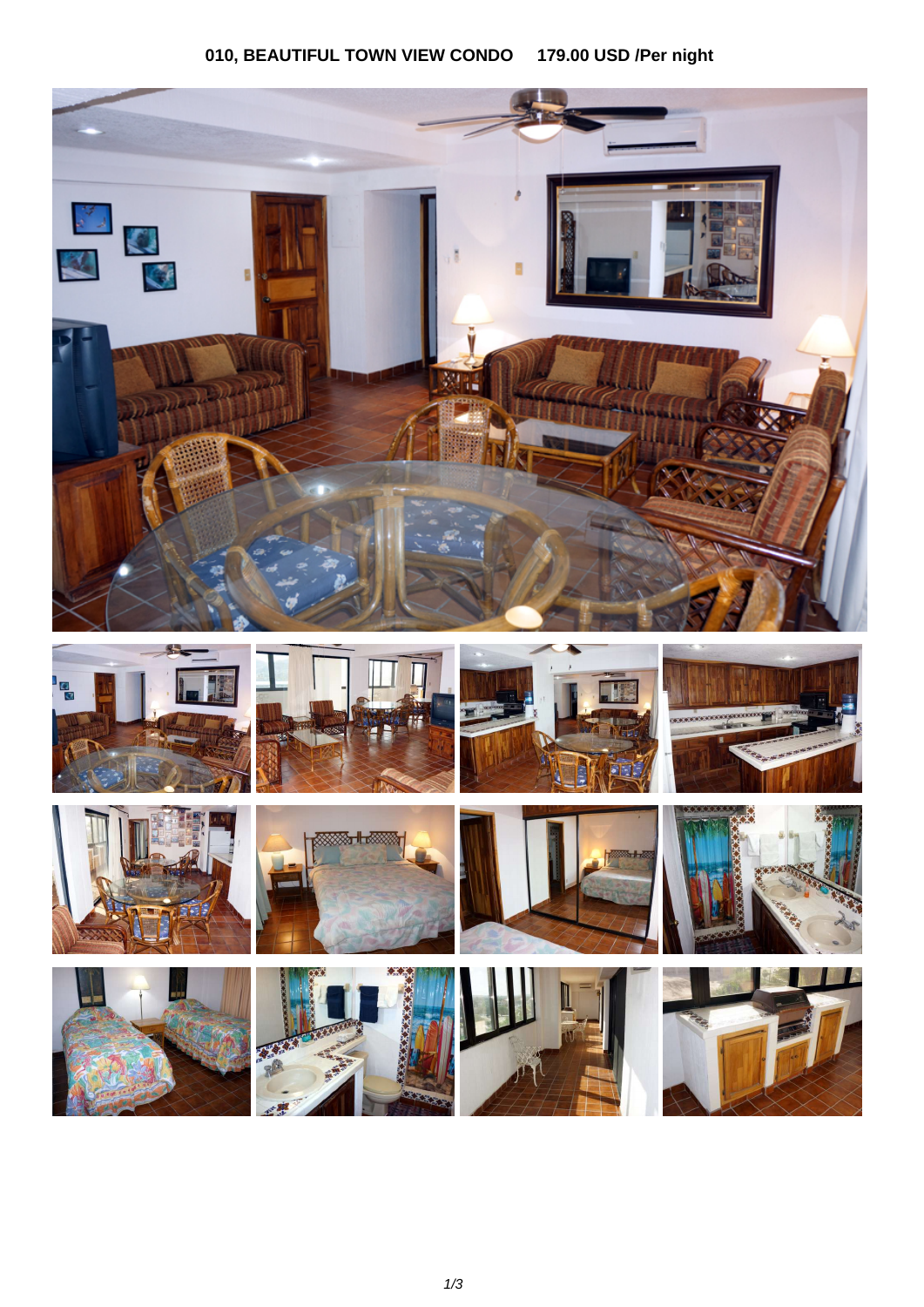

## **PROPERTY INFORMATION:**

Category : Marina Sol Condos, 2 Bedroom

Type : For rent

## **PROPERTY INFORMATION:**

Town View Beautiful Spacious Condo Large Living Area

 Nightly Rate (2 Night Minimum): \$179.00Monthly Rate: \$3399.00Prices do not include taxes & fees To view availability calendar scroll to bottom of page 1 Free cleaning per week with monthly rentals(Laundry not included) Enjoy your vacation in this beautiful condominium! The Condo sleeps 6, having 2 bedrooms (King bed in the master, 2 Twins in the second bedroom and two Queen size Sleeper couches in the living room), there are 2 full bathrooms. The Kitchen has everything to satisfy your cooking needs, seat up to 6Â people at the dining table, quiet mini split A/C in each room including A/C in the enclosed patio. Cable TV, Dedicated Internet and free local and International phone calling will keep you in touch with the rest of the world. Amenities: Microwave, Drip Coffee Maker, Blender, Toaster, Stove - Oven, Silverware – Utensils, Bed Linens provided, Bath Towels Provided, Hand Towels Provided, Blankets Provided, Pillows Provided, Beach Towels Provided, Full Kitchen, Dining Table, Flat Screen TV, Air Conditioning, Ceiling Fans, Gas BBQ, Dedicated Internet Service, Phone, Security Safe, Hair Dryer, Iron & Ironing Board.

| <b>BASE INFORMATION:</b> |                |  |  |
|--------------------------|----------------|--|--|
| Rooms                    | : 6            |  |  |
| <b>Bed</b>               | $\therefore$ 2 |  |  |
| <b>Bath</b>              | $\therefore$ 2 |  |  |
|                          |                |  |  |
| CONDITNITUOT.            |                |  |  |

| <b>CONVENIENCE:</b>                        |
|--------------------------------------------|
| <b>General Amenities:</b>                  |
| Bar-B-Que                                  |
| Air Conditioning                           |
| No smoking                                 |
| No pets                                    |
| <b>Security Safe</b>                       |
| Children allowed                           |
| Telephone - Free Local & Int'l Phone Calls |
| TV Connection - Cable or Satellite         |
| Dedicated Internet (WiFi)                  |
| <b>Accessibility Amenities:</b>            |
| <b>Handicap Facilities</b>                 |
| <b>Appliance Amenities:</b>                |